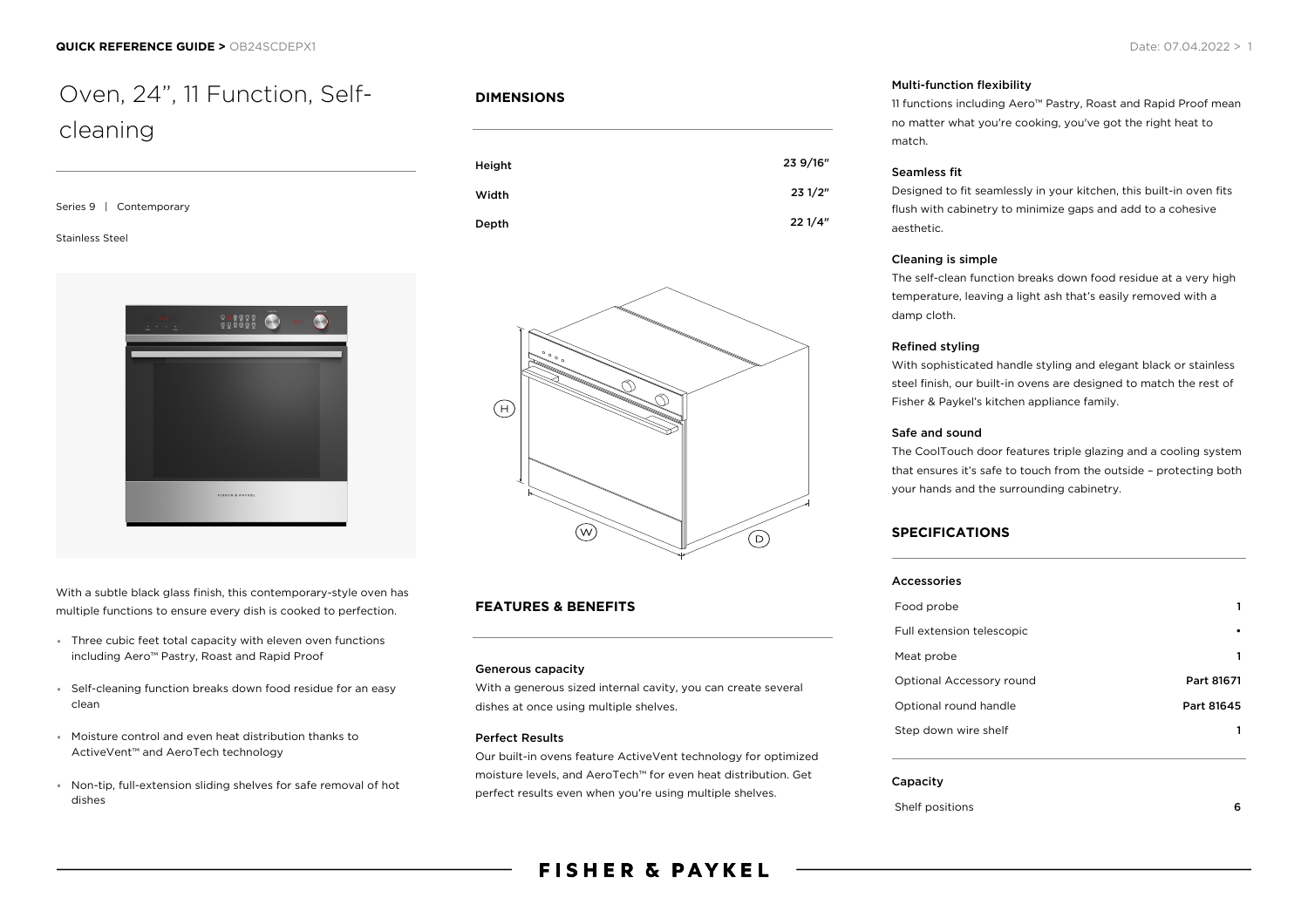#### **QUICK REFERENCE GUIDE >** OB24SCDEPX1 **Date: 07.04.2022 > 2**

| Total capacity                 | 3cu ft   |
|--------------------------------|----------|
| Usable capacity                | 2.5cu ft |
| Cleaning                       |          |
| Acid resistant graphite enamel |          |
| Removable oven door            |          |
| Removable oven door inner      |          |
| Removable shelf runners        |          |
| Self-clean                     |          |
| Controls                       |          |
| Audio feedback                 |          |
| Automatic cooking/minute       |          |
| Automatic pre-set              |          |
| Celsius/Fahrenheit             |          |
| Electronic capacitive touch    |          |
| Electronic clock               |          |
| Electronic oven control        |          |
| Precise electronic temperature |          |
| Sabbath mode                   |          |
| Soft close doors               |          |
| Soft open and close door       |          |
| Turned stainless capacitive    |          |
| Turned stainless dials with    |          |
| <b>Functions</b>               |          |
| Aero Bake                      |          |
| Aero Broil                     |          |
| Aero Pastry                    |          |
| <b>Bake</b>                    |          |

| Broil                          |            |
|--------------------------------|------------|
| Maxi Broil                     |            |
| Number of functions            | 11         |
| Rapid proof                    |            |
| Roast                          |            |
| Self-clean function            |            |
| True Aero                      |            |
| Vent bake                      |            |
| Warm                           |            |
| Warm                           |            |
| Performance                    |            |
| ActiveVent <sup>™</sup> system |            |
| AeroTech™ technology           |            |
| Automatic rapid pre-heat       |            |
| Broil power                    | 3000W      |
| Whisper quiet cooking          |            |
| <b>Power requirements</b>      |            |
| Amperage                       | 19A        |
| Supply frequency               | 60Hz       |
| Supply voltage                 | 208 - 240V |
| <b>Product dimensions</b>      |            |
| Depth                          | 22 1/4"    |
| Height                         | 23 9/16"   |
| Width                          | 23 1/2"    |
| Safety                         |            |
| ADA compliant                  |            |

| Advanced cooling system  |   |
|--------------------------|---|
| Balanced oven door       |   |
| Catalytic venting system | ٠ |
| Control panel key lock   | ٠ |
| Non-tip shelves          |   |
|                          |   |
|                          |   |
| SKU                      |   |

The product dimensions and specifications in this page apply to the specific product and model. Under our policy of continuous improvement, these dimensions and specifications may change at any time. You should therefore check with Fisher & Paykel's Customer Care Centre to ensure this page correctly describes the model currently available. ? Fisher & Paykel Appliances Ltd 2020